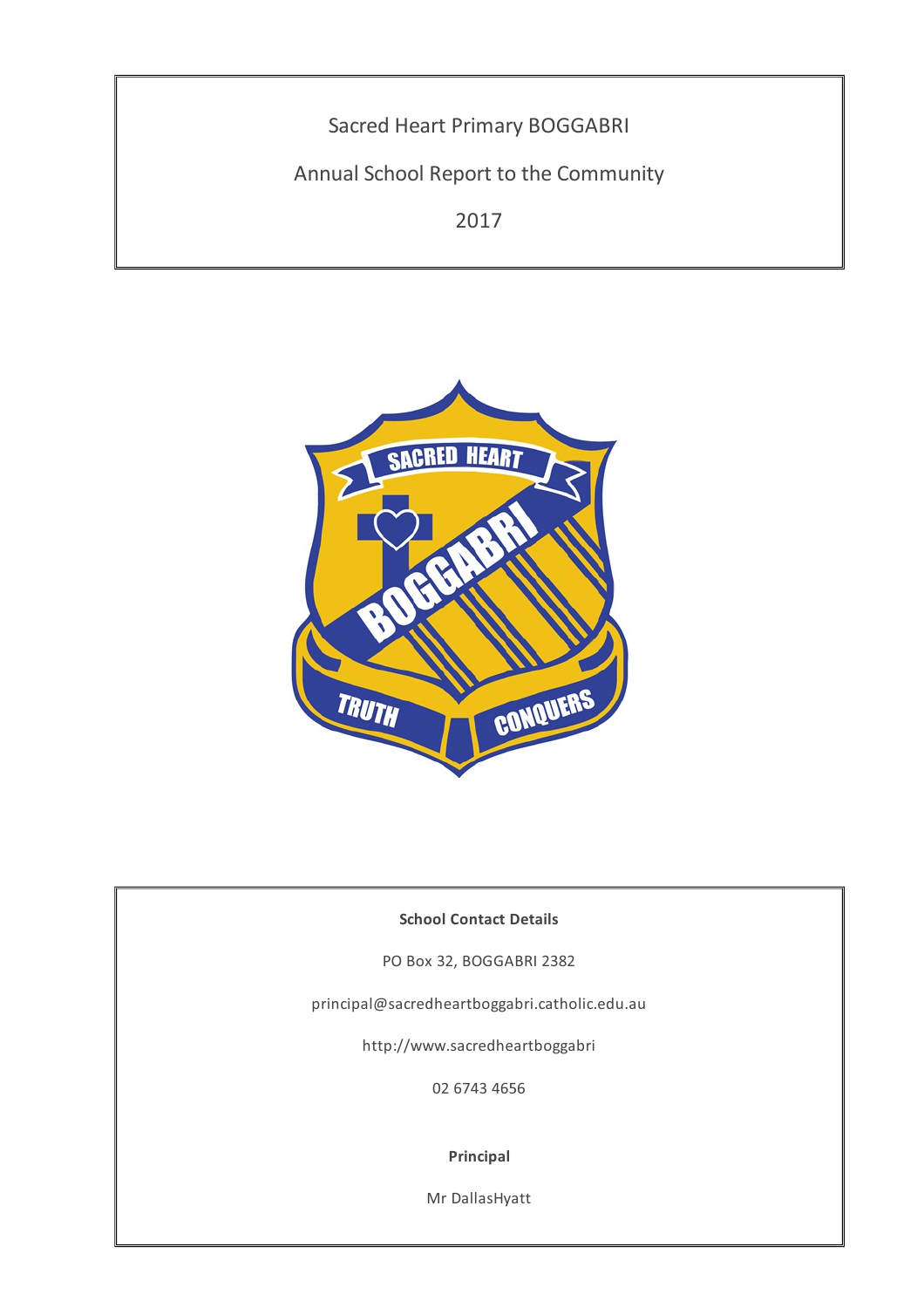# **ABOUT THIS REPORT**

Sacred Heart Primary is registered by the New South Wales Education Standards Authority (NESA). The Catholic Schools Office, Armidale is the 'approved authority' for the Registration System formed under Section 39 of the Education Act 1990 (NSW).

The *Annual School Report to the Community* provides parents and the wider School community with fair, reliable and objective information about School performance measures and policies, as determined by the Minister for Education. The *Report* also outlines information about initiatives and developments of major interest and importance during the year and the achievements arising from the implementation of the School's Annual Improvement Plan.

The *Report* demonstrates accountability to regulatory bodies, the School community and the Catholic Schools Office, Armidale. This *Report* has been approved by the Catholic Schools Office, Armidale in consultation with the School Consultant who monitors that the School has appropriate processes in place to ensure compliance with all NESA requirements for Registration and Accreditation.

This *Report* complements and is supplementary to School newsletters and other regular communications. Further information about the School may be obtained by contacting the School or by visiting the School's website.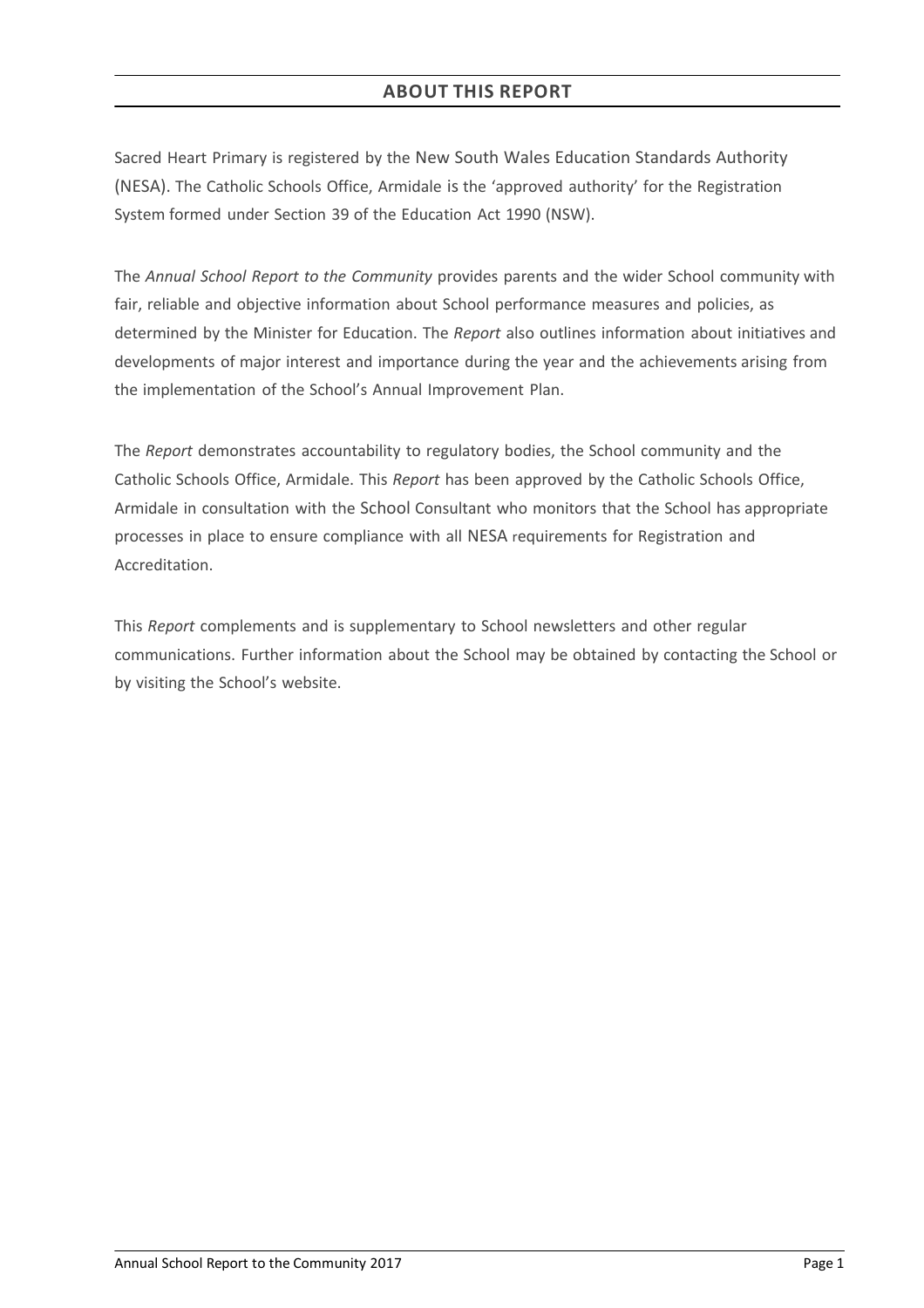#### **Principal's Message**

Sacred Heart Primary is a school of growth and opportunity, where each and every student is supported to achieve excellence in academic, social, citizenship, sporting, technology and cultural areas, as well as individual personal growth and maturity.

Working as a Catholic Professional Learning Community, Sacred Heart has continued to make great strides in preparing our students for the 21st Century. We are implementing exciting practices with the implementation of innovative teaching programs as well as continuing with further updating of contemporary learning design in all learning spaces.

I feel privileged and honoured to be able to work with such a dedicated staff within such a supportive school community. Students are consistently at the core of all decision making, which is evident through the many experiences and opportunities accessible to them. Students consistently benefit from the extra-curricular activities and excursions coordinated by the school staff and supported by the dedicated PTF of Sacred Heart Primary. Everyone does make a difference at our school and I know 2018 will be even better.

#### **Parent Body Message**

The Parents, Teachers and Friends Association had a very active role in 2017 as we coordinated a number of fundraising activities around the Boggabri district. These included: the Annual Community Calendar, Uniform Fashion Parade, manning the BBQ and the Popcorn Store at the Spring and Christmas Fairs as well as running the school canteen and uniform/clothing pool. These fundraising activities have assisted Sacred Heart Primary with financial support with excursions, providing grants for students who participated at Polding Sporting Carnivals, excursions, grounds and maintenance, presentation night as well as supplementing the gymnastics program. The PTF made some upgrades to the canteen with the purchase of a new oven and also installing an air conditioner. Also the PTF applied for a grant through the Narrabri Shire Council for a rain water tank to be located at the back of the canteen in which we were successful in obtaining. This tank will assist with the gardens that the school's Mini Vinnies Group have established in the near future. On behalf of all members of the PTF, I would like to thank all of the staff for the dedication that they have in supporting our children.

#### **Student Body Message**

2017 has been a fantastic year for Sacred Heart. We continue to have updated equipment that helps us greatly with our learning. All of us have an active involvement in the life of the school.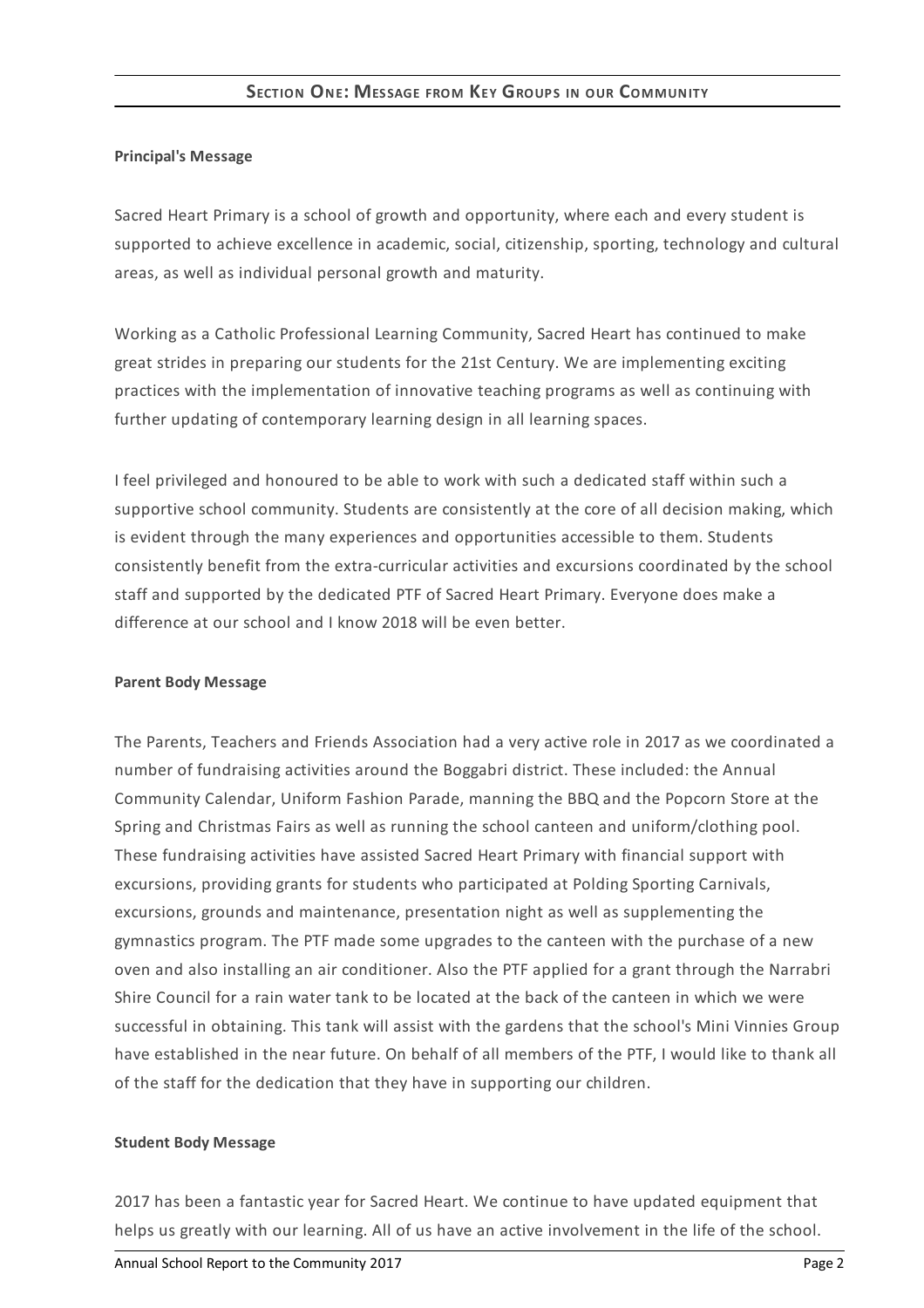We are getting better using more apps on the Google Suite that helps us with a range of topics.

Our classrooms have had a makeover and now they are places where we want to learn. Everyone fights over the couches and also the benches. All of us are encouraged to participate in a wide range of events. We have started a garden and now are selling our produce to the local public. We have hosted various events including Grandparents Day, Superhero Day and many others.

All members of our school gives us the opportunity to achieve our potential. Our parents spend a lot of their free time helping us with our oral reading, mathematics and also with school banking. The working bee was a great day as the parents completed a lot of jobs, while the kids spent time playing.

A big thank you goes out to all of the students as we have made lifelong friendships and good luck to our school captains next year.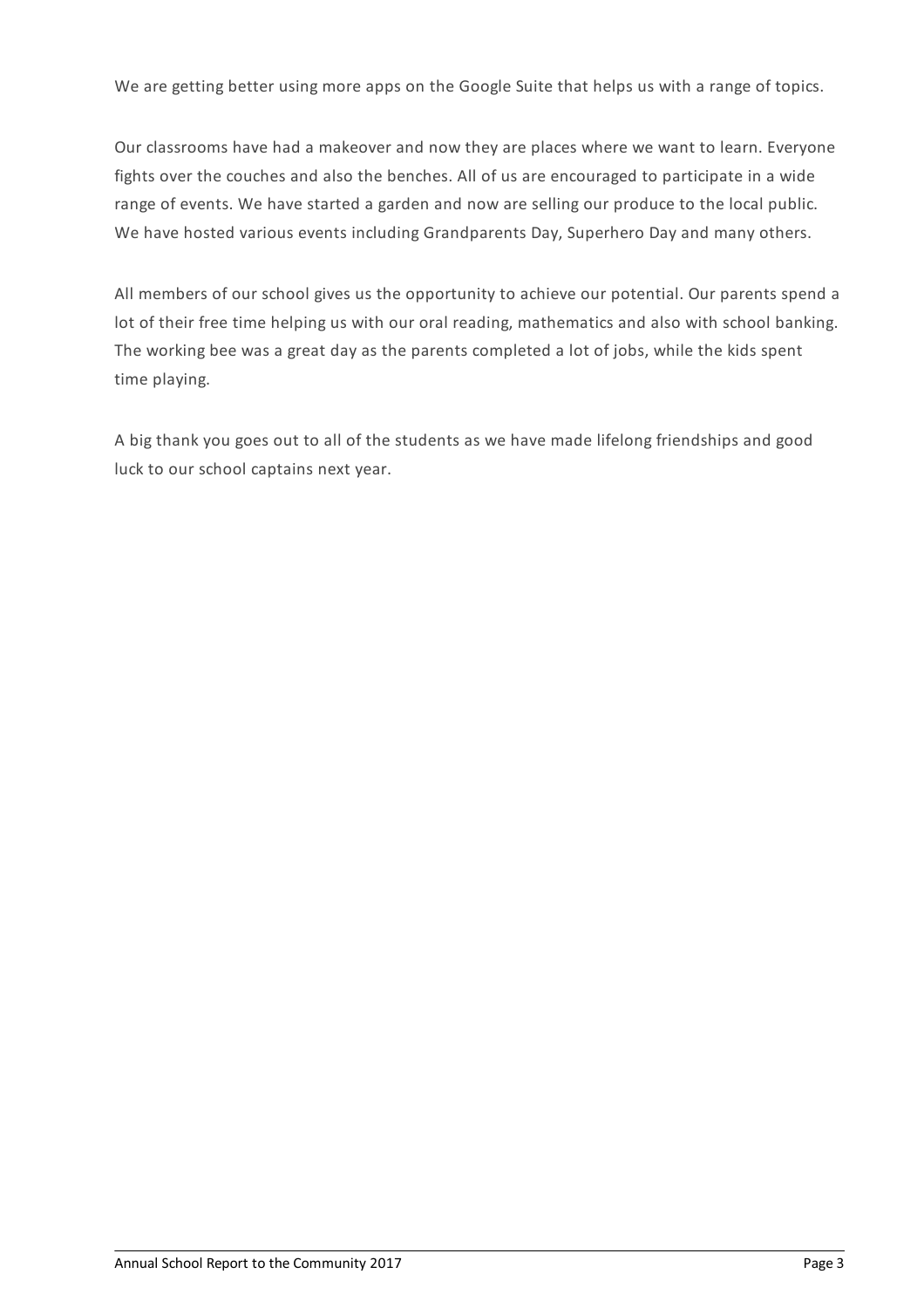Sacred Heart Primary is a Catholic systemic Co-educational School located in BOGGABRI.

Sacred Heart Primary is a Catholic systemic Co-educational School located in BOGGABRI. The town of Boggabri is located midway between Gunnedah and Narrabri on the Kamilaroi Highway and is situated on the banks of the Namoi River. It is a township of approximately 900 people and has two primary schools which serve the needs of the mixed farming and mining community. Our student population is drawn from Boggabri and surrounding districts within a 25km radius. Sacred Heart School, Boggabri, was founded by the Sisters of St Joseph in 1911. The Sisters of St Joseph were founded by Blessed Mary MacKillop, who died in 1909, so possibly the creation of a convent and school at Boggabri were amongst her last decisions. Until 1918, the Sisters conducted school in the church. Fr Daniel Keane was made Parish Priest of Gunnedah in 1918 and in that year he built a new school, which occupied the site of the present school building in Boggabri. In 1965 a new brick building was opened and blessed by Bishop E J Doody. The administration building was added in 1985 and blessed by Bishop H J Kennedy. The Sisters of St Joseph were in charge of the school until 1980 and continued to teach until 1984 with Sr Roseanne being the last Sister to teach at the school. The old weatherboard convent was replaced by the brick building in which Sr Maria used to reside before she retired in June last year.. Since then the school has been staffed entirely by lay people and continues to serve the educational needs of the area.

Sacred Heart has been able to facilitate a great degree of independence in learning with students progressing at their own rate. Older students help younger ones and the teachers are able to contact each student at their point of need. Younger students can see and hear older students working at a more advanced level. There is a sense of pride, personal possession and involvement at Sacred Heart which results in greater cooperation and fewer discipline issues. Sacred Heart offers learner centred and small group experiences with many opportunities for participation and expression. Sacred Heart is also well supported by a committed parent and community making it a great place for your child's education.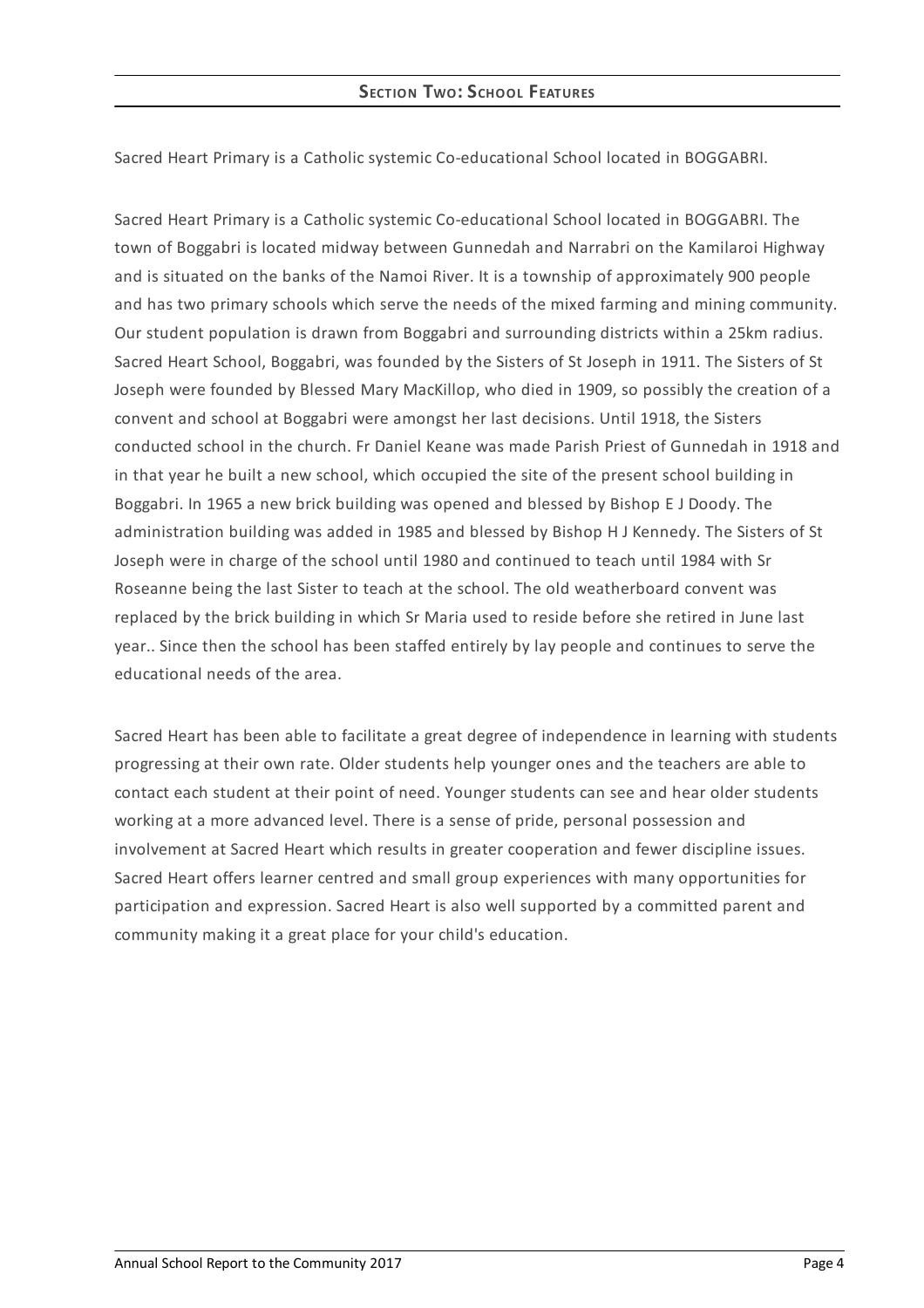# **SECTION THREE: STUDEN T PROFILE**

#### **Student Enrolment**

The School caters for students in Kindergarten to Year 6. Students attending this School come from a variety of backgrounds. The following information describes the student profile for 2017:

| <b>Girls</b> | <b>Boys</b> | LBOTE* | <b>Total Students</b> |
|--------------|-------------|--------|-----------------------|
| $\cap$<br>∠∪ | -           | ٮ      | ، ب                   |

\* Language Background Other than English

## **Enrolment Policy**

The Diocese of Armidale adheres to the policy as endorsed by the Bishops Commission for Catholic Schools 'Enrolment of Students in the Catholic Systemic Schools of the Diocese of Armidale'*[.](http://www.ceosyd.catholic.edu.au/About/Pages/pol-pos-papers.aspx)* The Catholic Schools Office Armidale monitors the implementation of this policy. The policy has been developed in the context of government and system requirements. Children from families who are prepared to support the ethos and values of the Catholic Church may be considered eligible for enrolment. A pastoral approach is adopted for parents experiencing genuine difficulty with the payment of fees.

This school does not have any enrolment policies or support documents in addition to the Bishop's Commission for Catholic Schools 'Enrolment Policy' for schools in the Diocese of Armidale. This policy is available on the Armidale Catholic Schools Office website at;

http://www.arm.catholic.edu.au

## **Student Attendance Rates**

The average student attendance rate for 2017 was 89.14%. Attendance rates disaggregated by Year group are shown in the following table.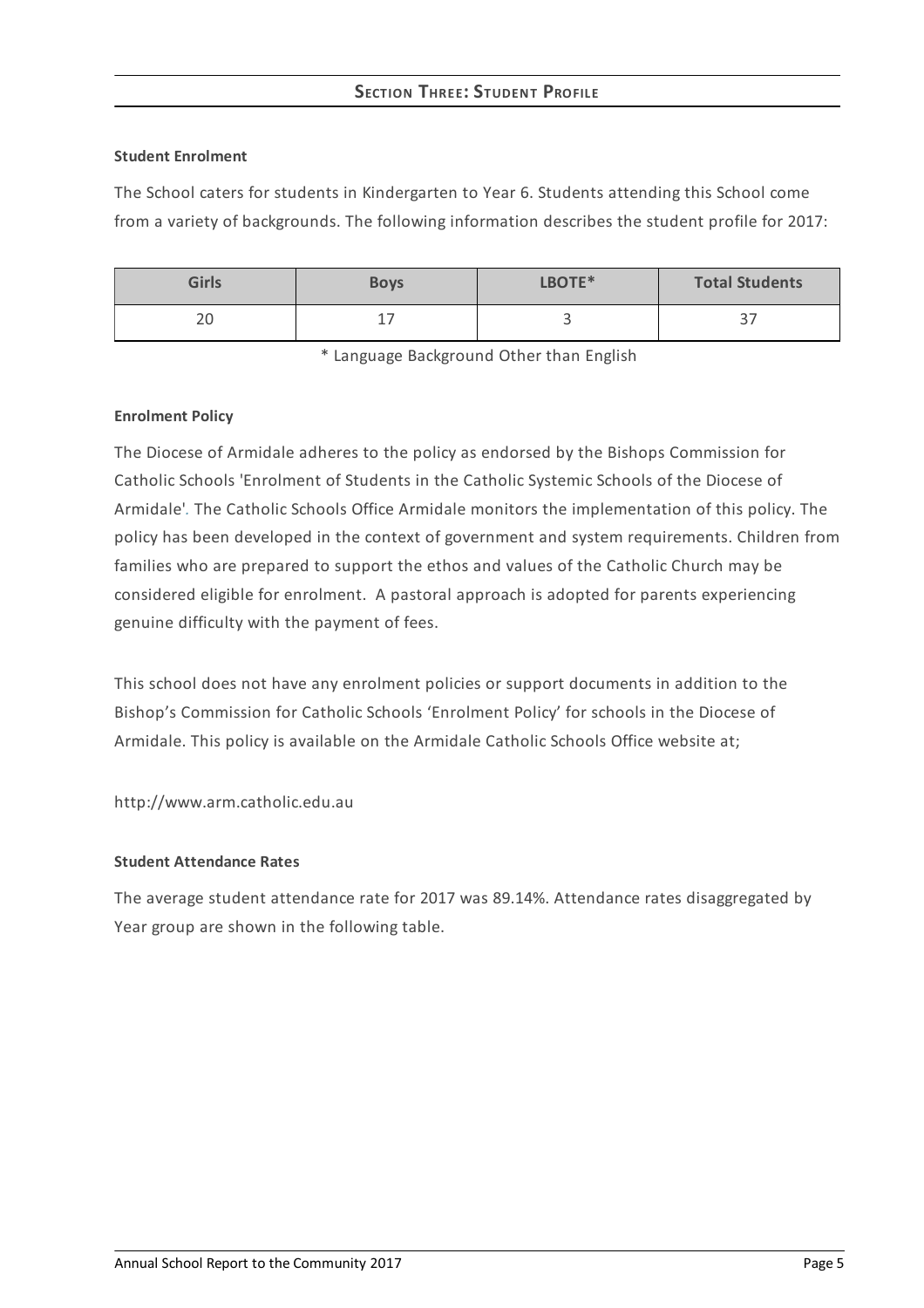| <b>Attendance rates by Year group</b> |        |  |
|---------------------------------------|--------|--|
| Kindergarten                          | 88.00% |  |
| Year 1                                | 93.00% |  |
| Year 2                                | 87.00% |  |
| Year 3                                | 88.00% |  |
| Year 4                                | 91.00% |  |
| Year 5                                | 94.00% |  |
| Year 6                                | 83.00% |  |

#### **Managing Student Non-Attendance**

Regular attendance at school is essential if students are to maximise their potential. The School, in partnership with parents, is responsible for promoting the regular attendance of students. While parents are legally responsible for the regular attendance of their children, School staff, as part of their duty of care, monitor part or whole day absences.

School staff, under the Principal's leadership, support the regular attendance of students by:

- providing a caring teaching and learning environment which fosters students' sense of wellbeing and belonging to the school community;
- monitoring engagement of individual students in their learning and identifying strategies to enhance engagement;
- maintaining accurate records of student attendance;
- recognising and rewarding excellent and improved student attendance;
- implementing programs and practices to address attendance issues when they arise.

The Principal is responsible for supporting the regular attendance of students by ensuring that:

- parents and students are regularly informed of attendance requirements and the consequences of unsatisfactory attendance;
- all cases of unsatisfactory attendance and part or full day absences from school are investigated promptly and that appropriate intervention strategies are implemented;
- intervention strategies for students with unsatisfactory attendance may include academic case management, social case management, referral to counselling and parent/carer involvement;
- the Director of Catholic Schools or designated Catholic Schools Office Armidale officer is provided with regular information about students for whom chronic non-attendance is an issue and for whom previous strategies have failed to restore regular attendance.

When the Catholic Schools Office Armidale is notified of a student for whom chronic nonattendance is an issue and previous strategies have failed the Principal and the School Consultant will convene a meeting with the family, the student, and other agencies, if required, to develop a Return to School Plan.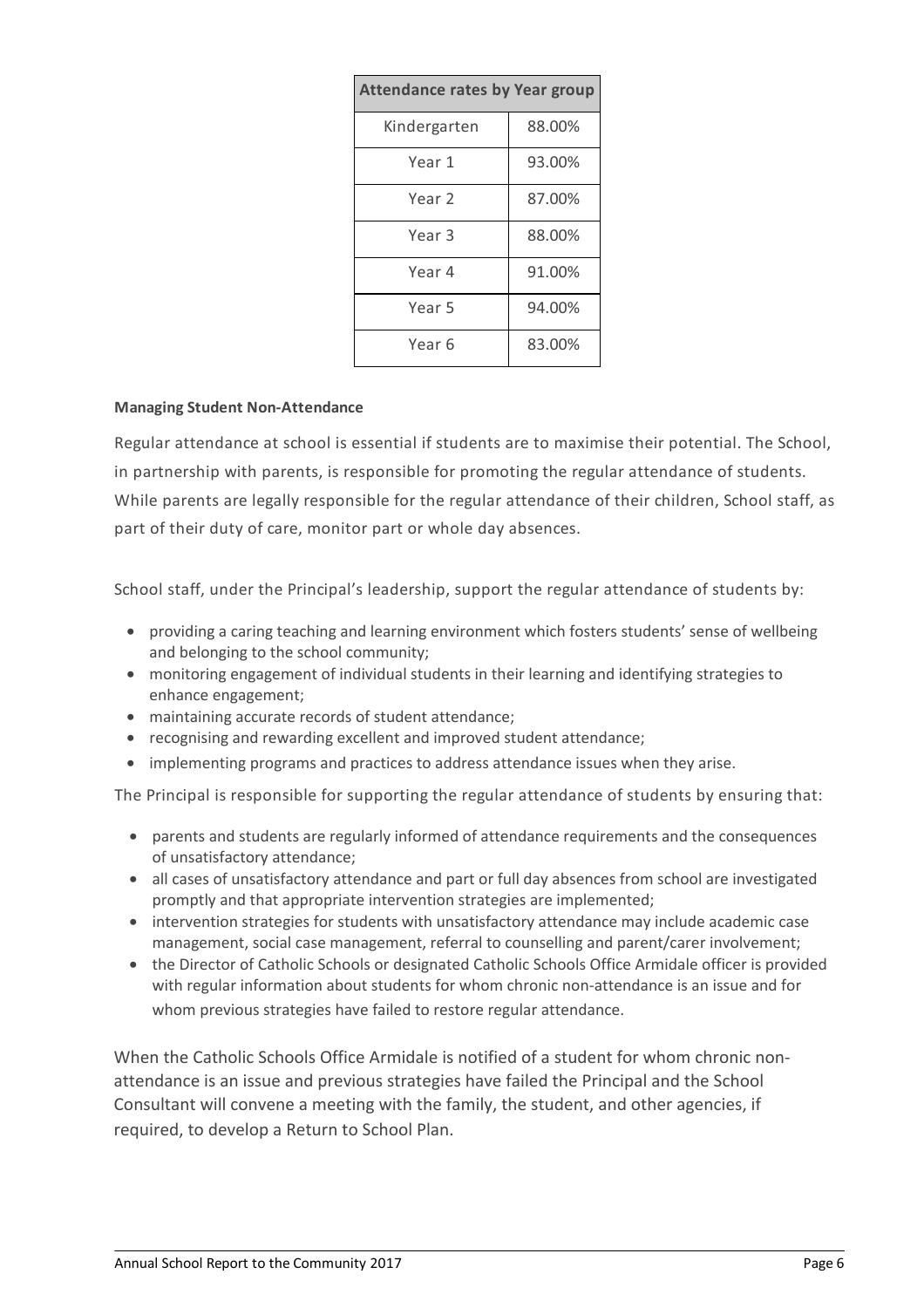| <b>Total Teaching Staff*</b> | <b>Total Non-Teaching Staff</b> | <b>Combined Total</b> |
|------------------------------|---------------------------------|-----------------------|
|                              |                                 |                       |

The following information describes the staffing profile for 2017:

\* This number includes 1 full-time teachers and 4 part-time teachers.

Percentage of staff who are Indigenous 0%

#### **Professional Learning**

The ongoing professional development of each staff member is highly valued. Professional learning can take many forms including whole school staff days, subject specific in services, meetings and conferences and a range of professional learning programs provided by the Catholic Schools Office Armidale. The School takes responsibility for planning, implementing, evaluating and tracking of its staff professional learning and individual staff members take responsibility for their ongoing professional development. All teachers have been involved in professional learning opportunities during the year related to improving student outcomes.

The School held the equivalent of five staff developments days this year with areas of focus as follows:

| Term 1 | Working as a Professional Learning Community to review and extend school                |
|--------|-----------------------------------------------------------------------------------------|
|        | improvement                                                                             |
| Term 2 | <b>Catholic Values and Principles</b>                                                   |
| Term 3 | Putting Faces on the Data-Lyn Sharratt                                                  |
| Term 4 | Working as a Professional Learning Community to review and extend school<br>improvement |

Throughout 2017 all staff at Sacred Heart Primary had various opportunities to develop and further enhance their own professional learning. This included completing online modules with child protection, driver awareness and manual handling training. Other sessions included: participating in first aid and anaphylaxis training. Also various member of staff visited other schools for ideas with contemporary learning spaces and delivering of the curriculum, Google for Education, Leaders of Learning meetings (once a term), twilight retreats, Secretarial Inservice and also QELI Leadership Courses.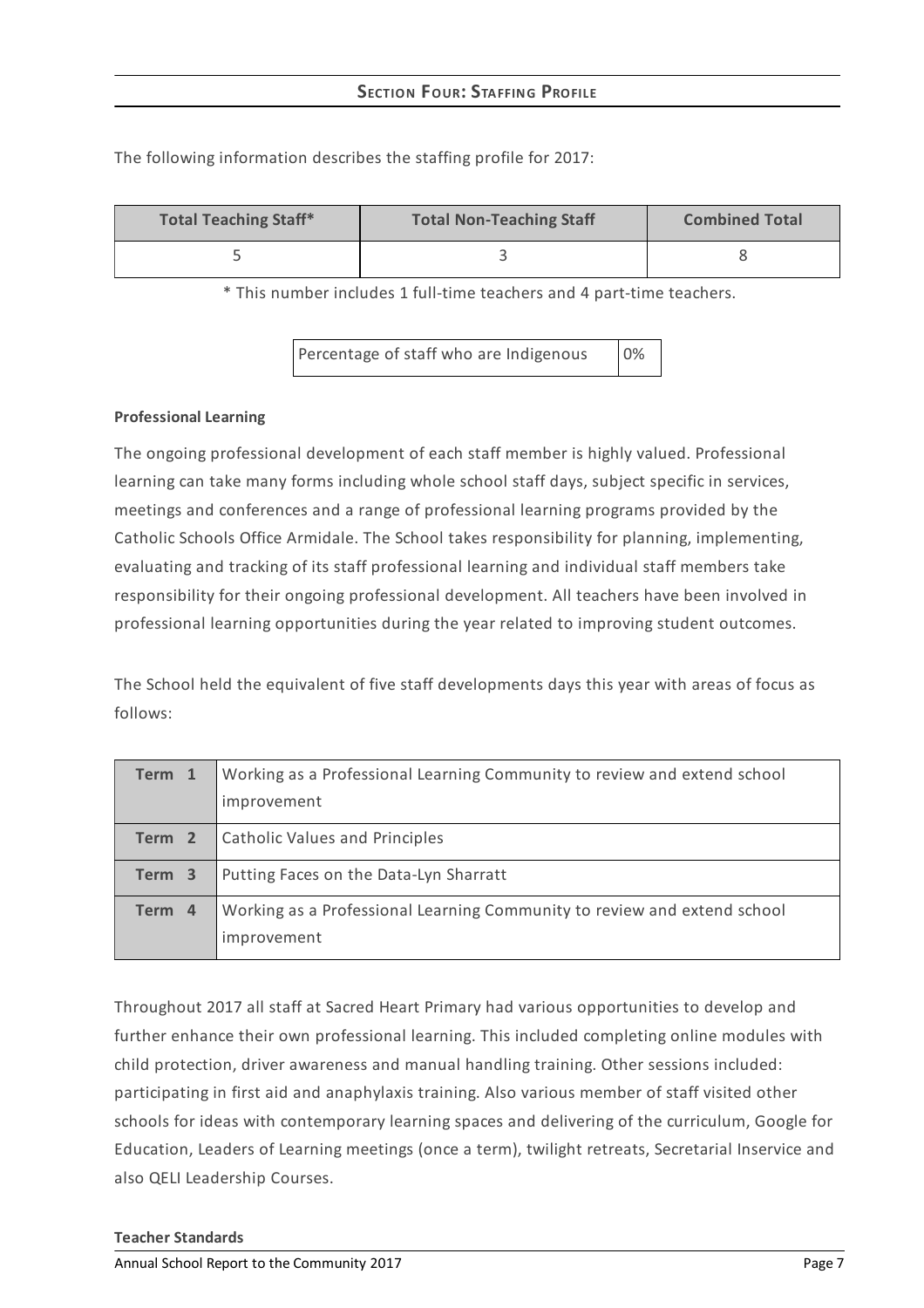The following table sets out the number of teachers who fall into each of the categories determined by NESA:

| <b>Teacher Qualifications</b>                               | Number of<br><b>Teachers</b> |
|-------------------------------------------------------------|------------------------------|
| Those having formal qualifications from a recognised higher | 5                            |
| education institution or equivalent.                        |                              |
| Those having graduate qualifications but not a formal       |                              |
| teaching qualification from a recognised higher education   |                              |
| institution or equivalent.                                  |                              |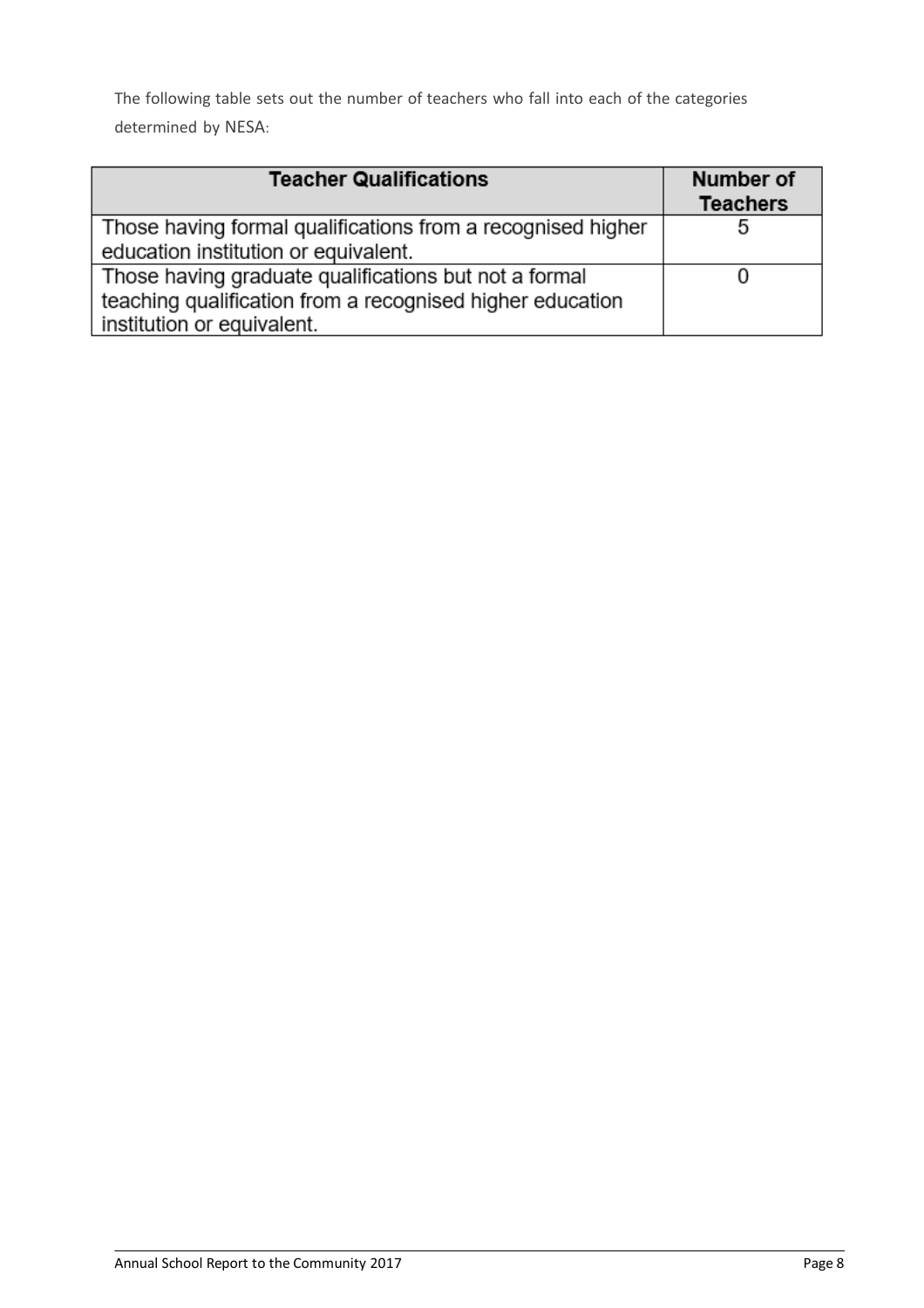Sacred Heart Primary follows the Armidale Diocesan Religious Education Curriculum and uses the student text *To Know, Worship and Love,* as authorised by the Bishop of Armidale, Michael Kennedy.

Sacred Heart Primary follows the Armidale Diocesan Religious Education Curriculum and uses the student text To Know, Worship and Love, as authorised by the Bishop of Armidale, Michael Kennedy. The beginning of the year is marked with an Opening School Mass at which leaders and Student Representative Council Members are inducted. Thereafter the school celebrates Mass on a weekly basis. Sacramental programs for Reconciliation (3 students 2017), First Eucharist (5 students 2017) and Confirmation (2 students) were conducted as students become eligible. Feasts and Holy days are celebrated in consultation with the parish priest. This year the Feast of The Sacred Heart, the Feast of the Assumption, All Saints Day and Ash Wednesday were significant celebrations. Parents are invited to participate on all occasions. There are currently no students active in the ministry of Altar Serving. Again in 2017, the school celebrated in Catholic Schools Week with an open day to which parents were invited and participated in the classroom activities that were on. The school year concluded with an End of Year Mass. Most staff attended two twilight retreat days run by the Diocesan Spirituality Team which were held at Sacred Heart. Staff prayer is held on a weekly basis and all staff share responsibility in turn for its preparation and delivery. School masses are organised by staff in a similar manner. Children participate in regular school and class prayer and also prepare public prayer for assemblies at relevant times such as at Easter. Parents are invited to participate in education afternoons when their child has sacramental preparation and all children in the school join in the retreat day activities with their classmates leading up to reception of the sacrament. The whole school community was involved in a number of fund raising activities including Project Compassion and Children's Mission. St Vincent de Paul was supported through the donation of food, clothing and toys for winter and Christmas appeals. This year the school's Mini Vinnies Group conducted fundraisers that assisted them to donate books to Ronald McDonald house. Sacred Heart School has a very close working relationship with Sacred Heart Parish. The Priest administers Sacred Heart through St Joseph's, Gunnedah. The principal attends Parish Pastoral Council meetings and assists in joint activities when required. The Parish Priest is on the School Advisory Council and the interests of both the parish and school are served by this structure allowing communication and planning to occur. We advertise parish events in our school newsletter, the Boggabri local paper and on notice boards and we regularly have information in the parish bulletin.

Students in Years 6 in Catholic schools in the Diocese of Armidale undertake the Diocesan Religious Education (RE) Test annually. The test consists of fifty multiple-choice questions. Results of the test are analysed by teachers and are used to inform teaching and learning in Religious Education.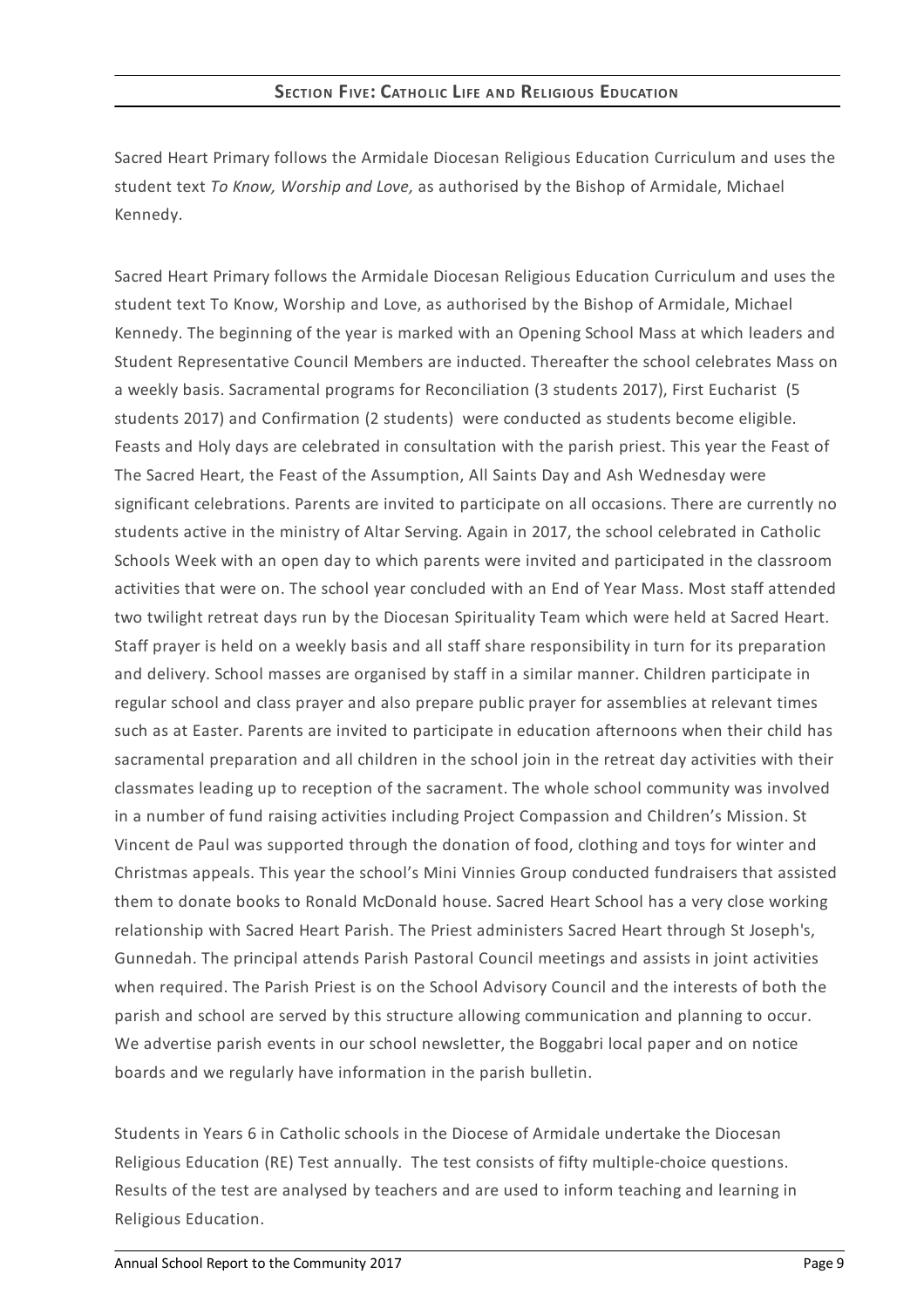|        | Our School's average result (as a mark out of 50) |
|--------|---------------------------------------------------|
| Year 6 | 40                                                |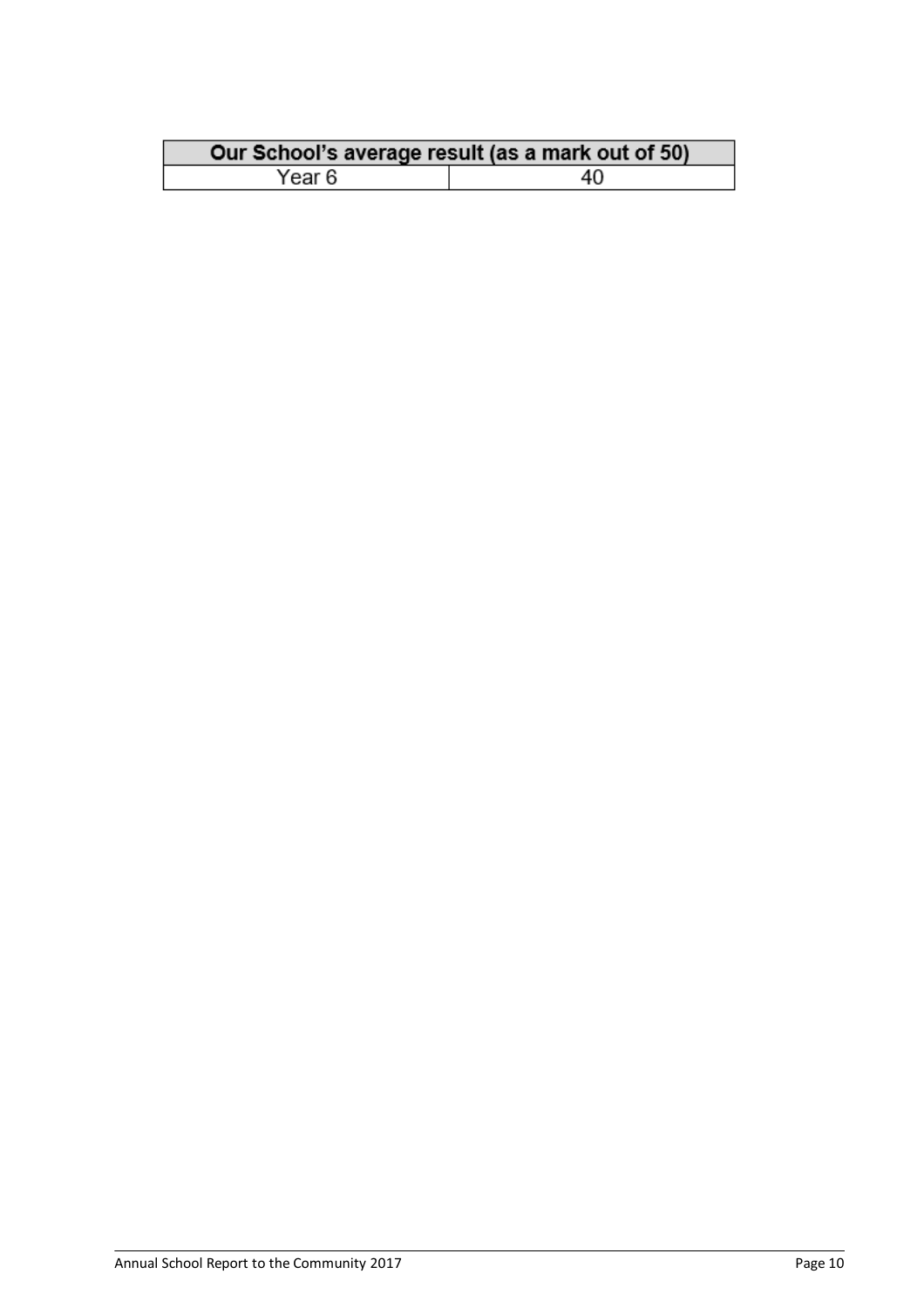## **SECTION SIX: CURRICULUM**

The school provides an educational program based on, and taught in accordance with the NESA syllabuses for Primary Education. The Key Learning Areas (KLAs) are English, Mathematics, Science and Technology, Human Society and its Environment, Creative Arts and Personal Development, Health and Physical Education. In addition, the school implements the curriculum requirements of the Catholic Schools Office Armidale.

Sacred Heart Primary School regularly reviews its current teaching practices regularly. Through the use of the fourteen parameters, all staff are embedding a contemporary approach to learning to ensure all curriculum requirements and perspectives have been catered for. Sacred Heart is supporting students who are at risk or needs extension through the use of a thorough system of tracking and testing across Kindergarten to Year Six that is reviewed weekly by all teaching staff. Students who are supported through Reading and Mathematics in class assistance by parents and withdrawal for for small group instruction by the educational assistant or teacher in the classroom. All students are placed in groups with English and Mathematics to provide more support and enrichment. Gifted students are offered support through the use of

ICAS Assessments, being reviewers of various novels for the Scholastic Publishing Company and also having access to an extensive online mathematics program operated by the Armidale CSO.

Other extensive learning opportunities have included participation in such events as the National Aboriginal and Torres Strait Islander Week program, research projects for the CWA, local school excursions to enhance inquiry based learning projects and also the Brain Olympia Tournament , where our team came second in the small schools section in the diocese final. This year the school has continued on with the process of incorporating the Google suite of products which enhances the possibility of collaborative pedagogical approaches through the use of technology.

A comprehensive sporting program exists with three major carnivals through which children may reach diocesan, state and national representation. In cross country there were 9 regional representatives . In athletics there were 13 regional representatives and this year we sent a team of 9 students to the Diocesan Swimming Carnival held at Moree and our PP5 mixed relay team qualified for the Polding Trials at Homebush, where they came sixth. This was our ten year of Tennis for sport and the skill development of children was very evident. Also 2017 was the first time the students participated in a gymnastics program, in which they completed on a weekly basis at the Gunnedah Gymnastics Centre.

The cultural program this year included performing at the Gunnedah Eisteddfod, where the school again won the small schools choral speaking. Various students from Sacred Heart participated in individual sections at the eisteddfod in a range of categories including: bible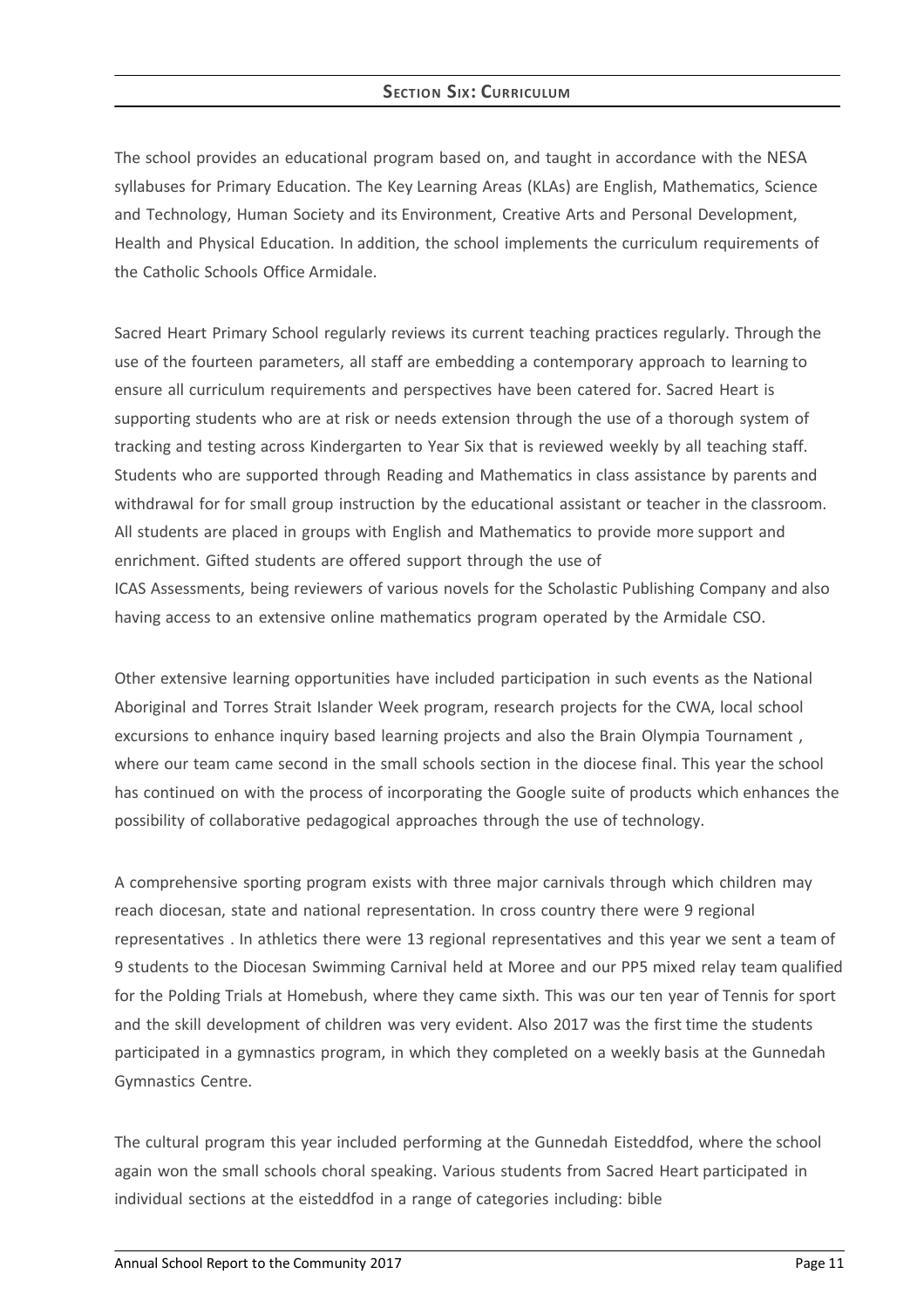reading, impromptu speech and also poetry reciting. We also participated in the Gunnedah Show with a school display and writing competition entries, where the majority of our students received a number of awards.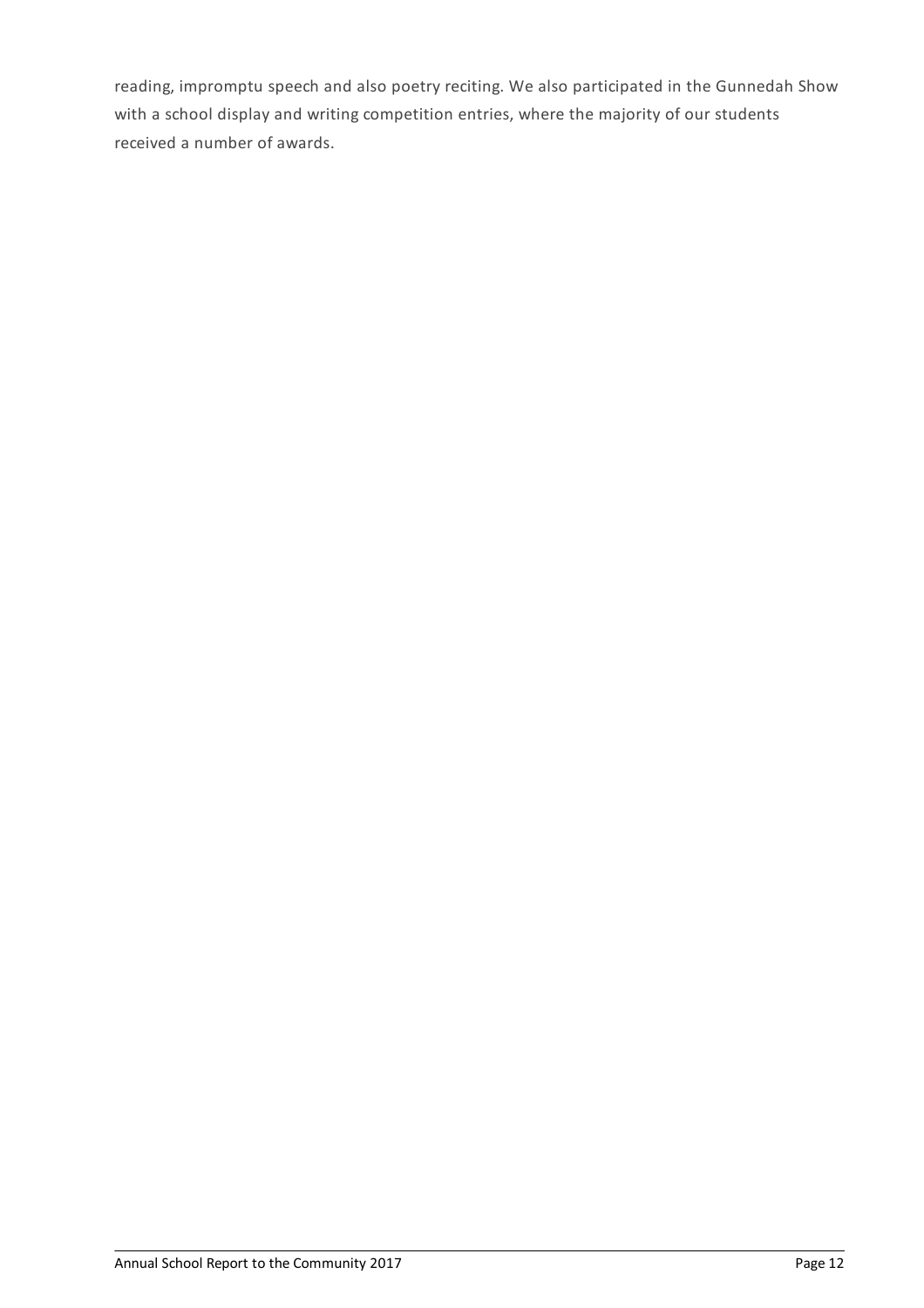# **SECTION SEVEN:STUDENT PERFORMANCE IN STATE-WIDE TESTS AND EXAMINATIONS**

The National Assessment Program – Literacy and Numeracy (NAPLAN) is an annual assessment for students in Years 3, 5, 7 and 9. NAPLAN assessment results provide valuable information about student achievements in literacy and numeracy. An analysis of these results assists School planning and is used to support teaching and learning programs.

The tables below show the percentages of students who achieved particular skill bands in numeracy and the aspects of literacy. The School results shown are compared to students nationally. Literacy is reported in four content strands (aspects): Reading, Writing, Spelling, Grammar and Punctuation. Numeracy is reported as a single content strand.

| <b>NAPLAN RESULTS 2017</b> |                 | % of students in the<br>top 2 bands |                  | % of students in the<br>bottom 2 bands |                  |
|----------------------------|-----------------|-------------------------------------|------------------|----------------------------------------|------------------|
|                            |                 | <b>School</b>                       | <b>Australia</b> | <b>School</b>                          | <b>Australia</b> |
|                            | <b>Reading</b>  | 63.00%                              | 51.60%           | $0.00\%$                               | 10.00%           |
|                            | <b>Writing</b>  | 63.00%                              | 44.60%           | $0.00\%$                               | 7.50%            |
| Year<br>3                  | <b>Spelling</b> | 75.00%                              | 45.60%           | $0.00\%$                               | 13.10%           |
|                            | <b>Grammar</b>  | 58.00%                              | 55.50%           | $0.00\%$                               | 10.50%           |
|                            | <b>Numeracy</b> | 44.00%                              | 39.80%           | 11.00%                                 | 11.40%           |

| <b>NAPLAN RESULTS 2017</b> |                 | % of students in the<br>top 2 bands |                  | % of students in the<br>bottom 2 bands |                  |
|----------------------------|-----------------|-------------------------------------|------------------|----------------------------------------|------------------|
|                            |                 | <b>School</b>                       | <b>Australia</b> | <b>School</b>                          | <b>Australia</b> |
|                            | <b>Reading</b>  | 17.00%                              | 37.00%           | $0.00\%$                               | 14.60%           |
|                            | <b>Writing</b>  | 17.00%                              | 15.80%           | $0.00\%$                               | 19.40%           |
| Year<br>5                  | <b>Spelling</b> | 33.00%                              | 34.30%           | $0.00\%$                               | 14.10%           |
|                            | Grammar         | 17.00%                              | 35.40%           | $0.00\%$                               | 17.50%           |
|                            | <b>Numeracy</b> | 0.00%                               | 27.90%           | 33.00%                                 | 14.60%           |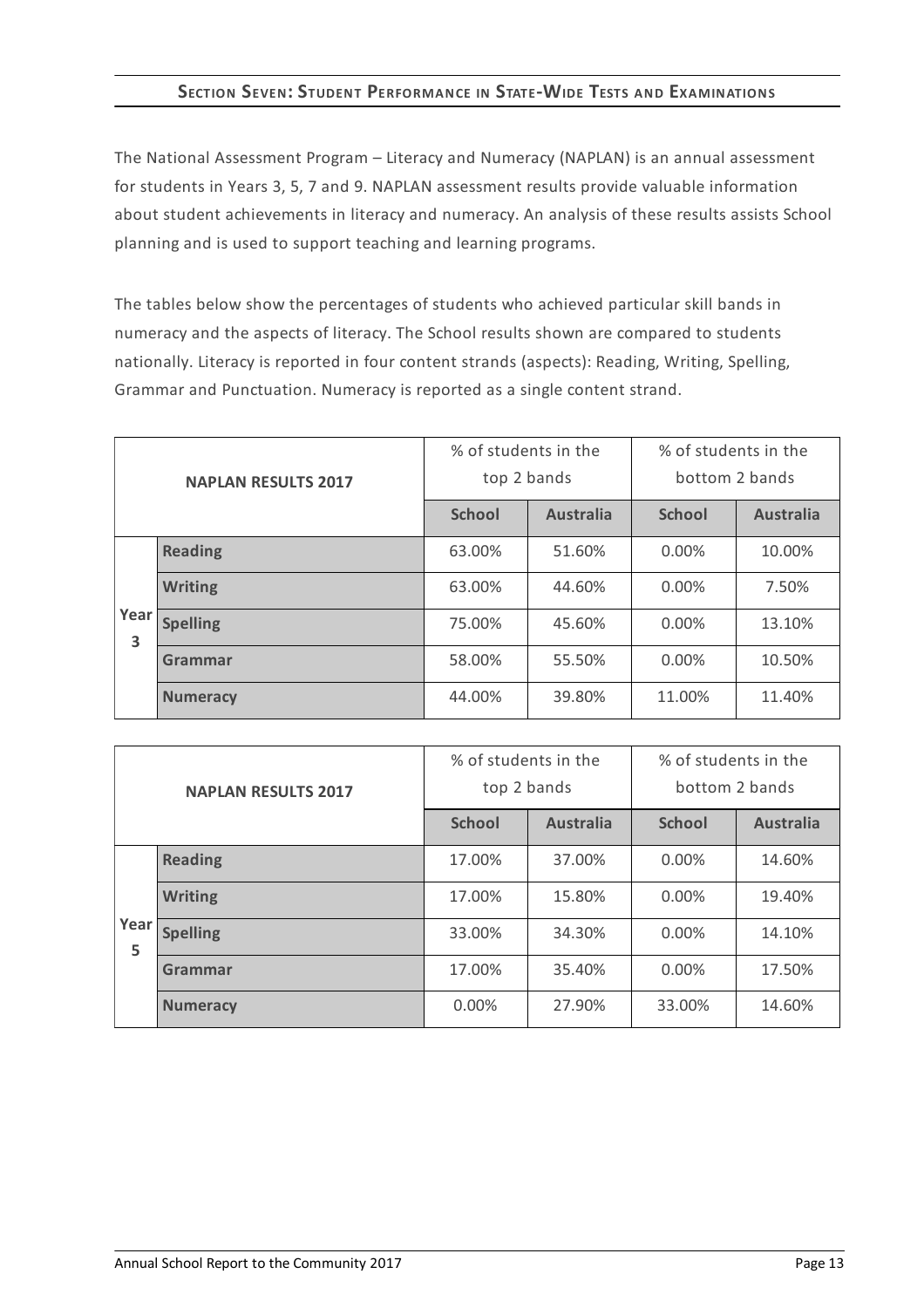#### **Student Welfare Policy**

Student Welfare Policy The school's Pastoral Care Policy is based on the Bishop's Commission Policy 'Pastoral Care In The Catholic Systemic Schools Of The Armidale Diocese'. It is a plan for promoting the wellbeing and mental health of all members of the school community. Behaviour is maintained at a high level within the school, with all members working together for the benefit of all students. Students deserve to learn in a positive environment and teachers deserve to be able to teach effectively without behavioural disruptions. All are involved in building our school community by; having a sense of belonging, welcoming each other, being known and respected and recognising, appreciating and affirming the giftedness of each person. The class is the central focus for pastoral care enabling children to belong to a significant group. Effective teaching which employs a variety of strategies and integrates the academic, spiritual, social and physical aspects of the curriculum and caters for the needs and development of all students is integral to pastoral care.

The School's Pastoral Care Policy has been reviewed in 2017 in preparation for some modifications in 2018

The full text of the School's Pastoral Care Policy may be accessed on the School's website or at the administration office.

#### **Discipline Policy**

Corporal punishment is expressly prohibited in this School. The School does not sanction administration of corporal punishment by School persons and non-School persons, including parents, to enforce discipline in the School.

Corporal punishment is expressly prohibited in this School.The School does not sanction administration of corporal punishment by School persons and non-School persons, including parents, to enforce discipline in the School.

Sacred Heart Primary School seeks to provide a safe and supportive environment which; minimises risk of harm and ensures students feel secure, supports the physical, social, academic, emotional and spiritual development of pupils and provides policies and programs that develop a sense of self-worth and foster personal development. Sacred Heart Primary School bases its Discipline Policy on the Bishop's Commission Policies Pastoral Care In The Catholic Systemic Schools Of The Armidale Diocese, Policy On Suspension, Expulsion Or Exclusion Of Students In Catholic Schools In The Diocese Of Armidale and Management Of Drug Related Issues In Catholic Schools In The Diocese Of Armidale. These policies are characterised by procedural fairness and Annual School Report to the Community 2017 **Page 14** and the Community 2017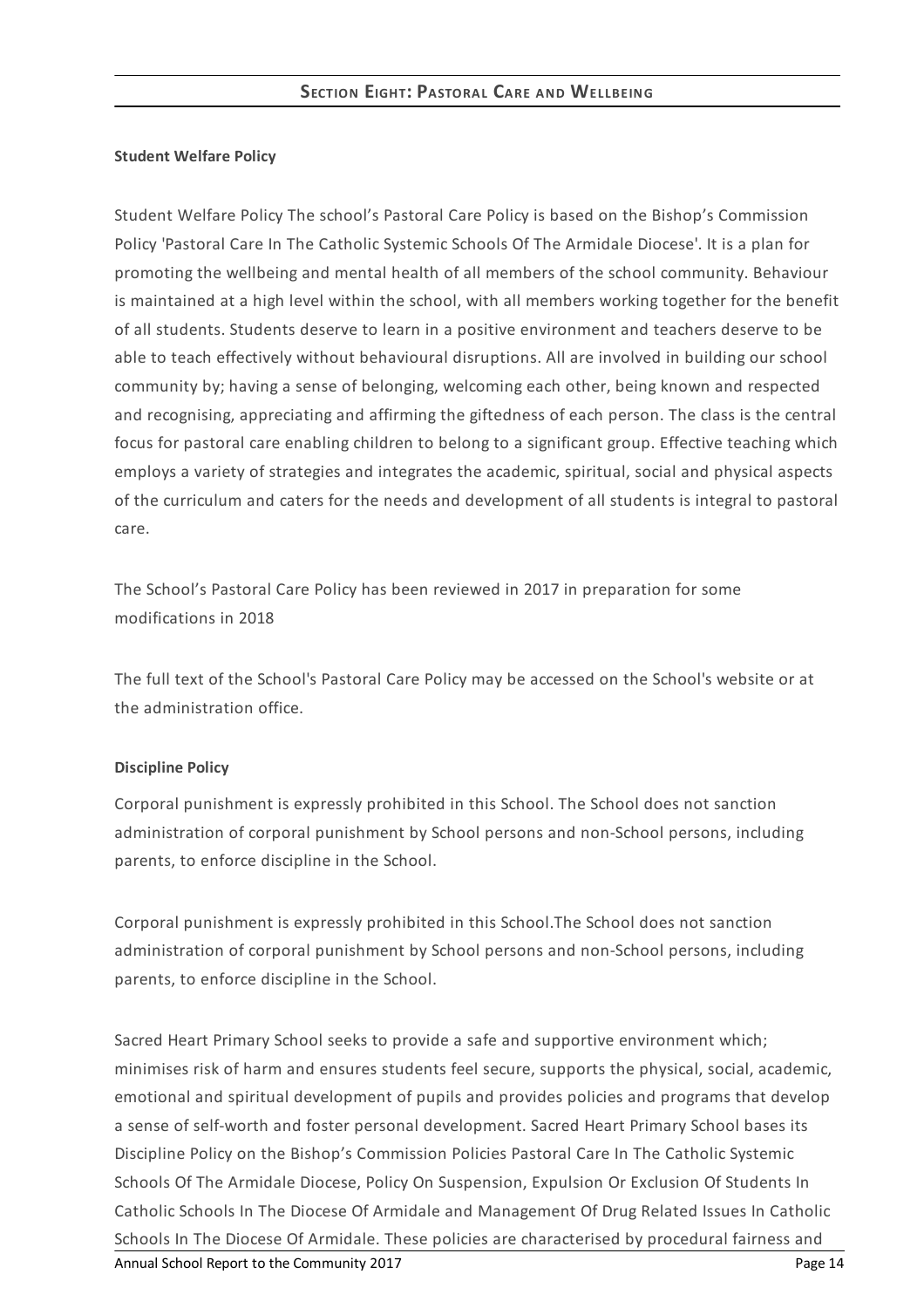No changes were made to the school discipline policy in 2017.

The full text of the School's Student Discipline Policy may be accessed on the School's website or at the administration office.

# **Bullying Prevention and Intervention Policy**

The Catholic Schools Office, Armidale has established a *Student Anti-Bullying Policy* which is implemented by our school and all systemic schools in the Diocese. It provides a framework for school communities to work together to prevent and address issues of student bullying, in order to build respectful relationships that respond effectively and sensitively to the needs of each person. The Catholic Schools Office (CSO) monitors the implementation of this policy. No changes were made to the policy this year.

The full text of the *Anti-Bullying Policy* may be accessed on the School's website, the administration office or at the CSO website.

# **Complaints and Grievances Resolution Policy**

The Diocese of Armidale has established a *Staff Grievance Policy* which is implemented by our school in the Diocese. Each school also has an individual Grievance Policy and Procedure for dealing with matters at a school level. The rationale for these policies is that within the reality of the schooling experience, it is recognised that, from time to time, misunderstandings and differences of opinion will occur, and that these need to be resolved satisfactorily. Addressing such matters within a framework of dignity, respect and truth can provide powerful opportunities to model the love of Christ in the reality of our contemporary world. The Catholic Schools Office monitors the implementation of these policy. No changes were made to the policy this year.

The full text of the individual policies may be accessed on the School's website, the administration office or at the CSO website.

## **Initiatives Promoting Respect and Responsibility**

The values of our school community are enshrined in school behaviour policies and enhance the strong school culture of providing a balanced curriculum in an environment which is safe, friendly and supportive of individual needs. The goals of the National Safe Schools Framework continue to be promoted through this statement and via school activities including visiting the residents of the local hospital and participation in social justice efforts such as Caritas and St Vincent de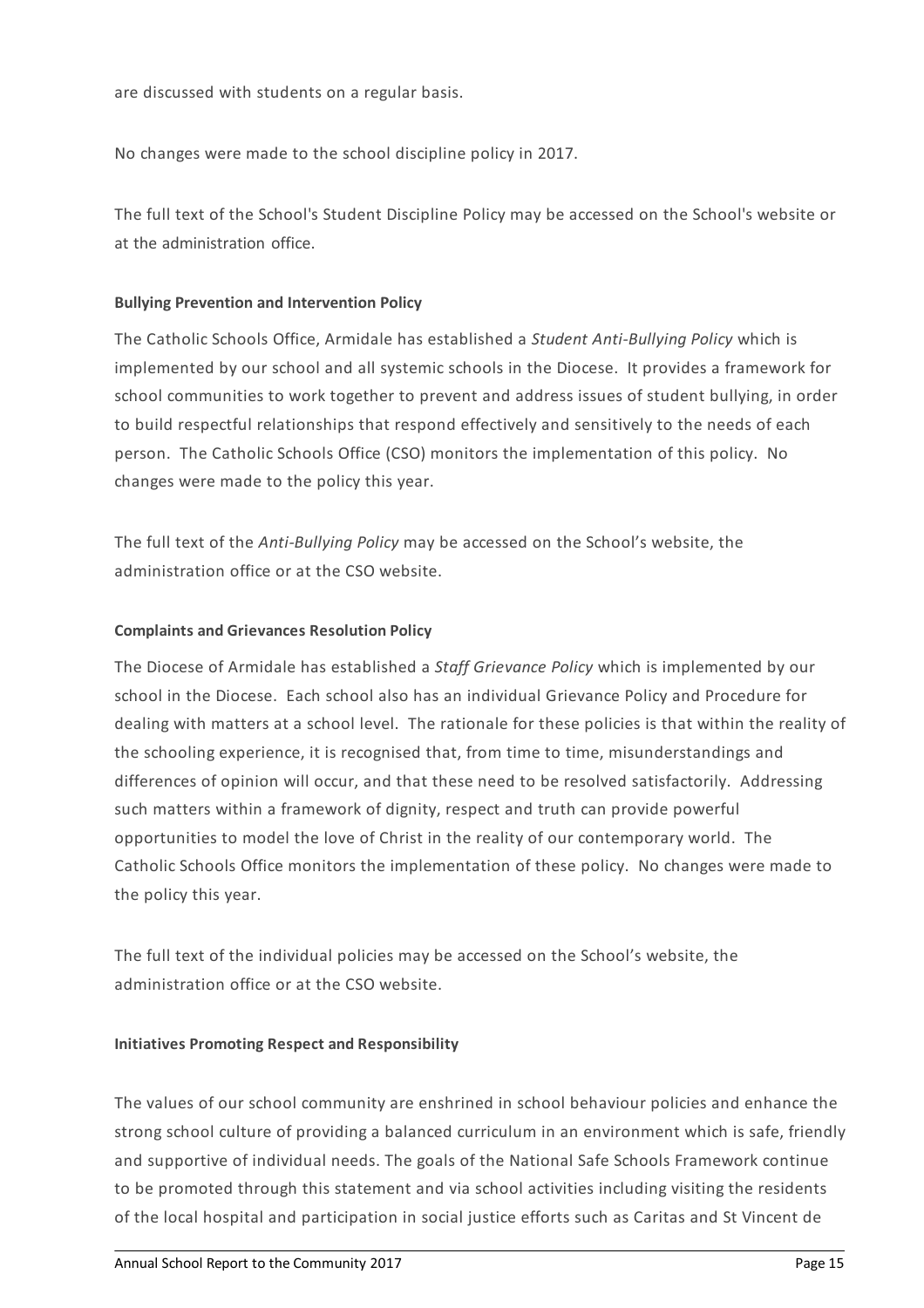Paul campaigns. Our student leaders act as great role models for younger students and accept responsibility for a number of tasks around the school, especially the organisation and running of the school weekly assemblies as well as being the presenters of our annual school presentation night. Other events such as Clean up Australia Day, ANZAC and Remembrance Day and the Christmas Tree display were opportunities for the students to participate in communal activities as respectful and responsible citizens. With the Mini Vinnies Group in 2017, they have donated books to Ronald McDonald House in Tamworth and have established a garden, where the produce will be used in the canteen and sold to the public in 2018.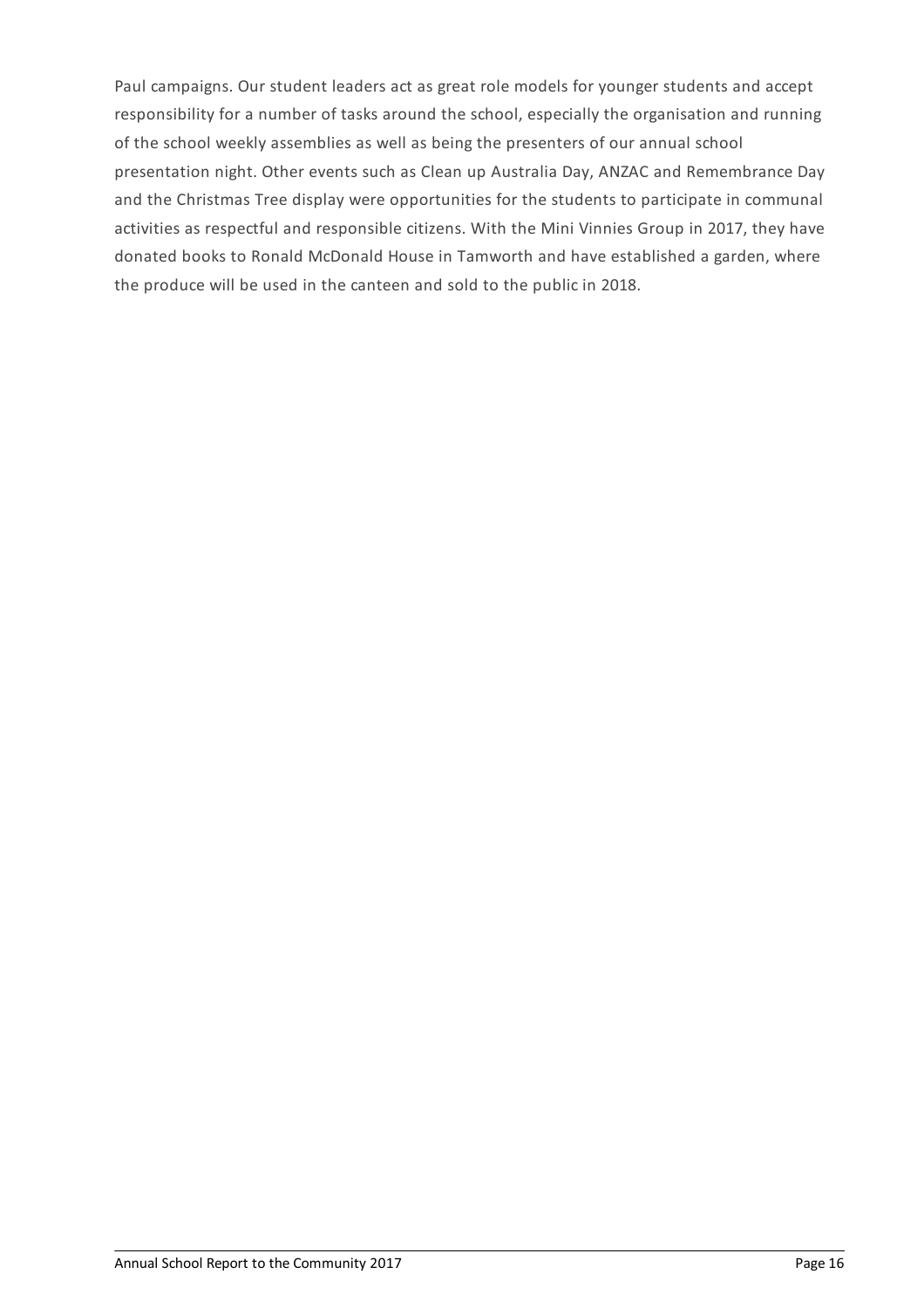Each year, the School develops an Annual Improvement Plan indicating the intended key improvements for student learning outcomes. The plan is drawn from the School's Strategic Improvement Plan and informed by the Catholic School's Office Annual Improvement Plan. The School engages in an annual evidence-based evaluation of its effectiveness against these external standards in collaboration with the Schools Consultant.

# **Key Improvements Achieved in 2017**

- All teaching staff are using online programming for all Key Learning Areas.
- Employment of a teacher for support and extension of students in writing and mathematics.
- The commencement of embedding 14 parameters (Lyn Sharratt) to improve school culture.
- 'Blue Passport" system was introduced to all K-6 that is designed for students to self assess where they are currently at with their writing in comparison with indicators from the writing clusters on the K-6 Literacy Continuum.
- **Implementation of a three week learning cycle for mathematics.**
- Developing a small school based alliance with the implementation of the Religious Education Program.
- Physical data wall was relocated in the Interview Room. Concentration of the data wall is PM Benchmarking and Writing Clusters
- **More parents are celebrating Weekly Mass with students.**
- **Development of leadership capacity of all members in the Sacred Heart Learning** Community.

## **Priority Key Improvements for 2018**

- Reviewing and modifying the current School's Pastoral Care Policy that will encompass all members of the Sacred Heart Learning Community.
- **IMPLEMENTIGE A WHOLE SCHOOL RESILIENCE PROGRAM.**
- **Embedding STEAM in the curriculum.**
- **Embed Words Their Way as a whole school agreed practice for improving spelling and** writing.
- Continue embedding all 14 parameters (Lyn Sharratt) to further increase student engagement and positive impact on school culture.
- **Embedding all Catholic Principles and Values in all key learning areas.**
- Develop and implement an action plan that embodies the Armidale Catholic Schools Office Faith Formation Framework that caters for all staff members.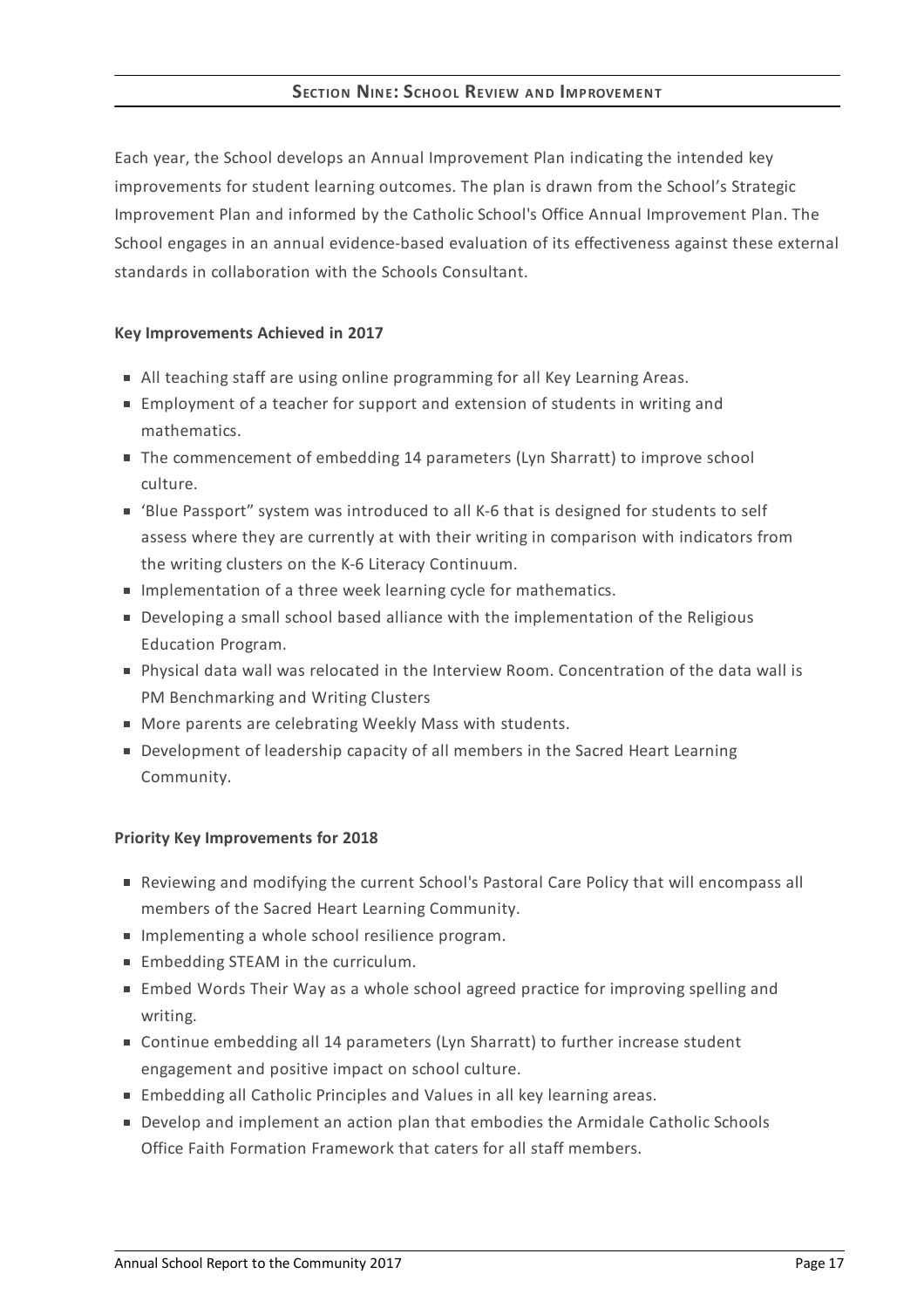# **SECTION TEN: PARENT, STUDENT AND TEACHER SATISFACTION**

The opinions and ideas of parents, students and teachers are valued and sought. Their suggestions are incorporated into planning for and achieving improved outcomes for students. This year, the School has used a variety of processes to gain information about the level of satisfaction with the School from parents, students and teachers.

#### **Parent Satisfaction**

Sacred Heart undertook a new survey tool that was undertaken in August 2017. Parents were asked to express their satisfaction in response to a number of statements. Their responses were scored as follows:

Strongly DISAGREE 0 DISAGREE 1 AGREE 2 Strongly AGREE 3. Parents who expressed dissatisfaction were asked a follow up question seeking further information about the issue of concern. Their responses were included in this report with the relevant question. The survey response rate was 69%. From the executive summary, the average score for all summaries were between 2.1 and 2.9. Sacred Heart Primary School would like to sincerely thank parents for their participation in this survey. Feedback will assist in delivering real benefits to students.

Areas of commendation included: the dedication of the staff, the relaxing family atmosphere and the school make a conscious and determined effort to make available to and involve the students to a wide variety of events.

Areas of suggested improvement included: further renovations to the canteen and having a secure gate and fence around the school.

## **Student Satisfaction**

Sacred Heart undertook a new survey tool that was undertaken in August 2017. Students were asked to express their satisfaction in response to a number of statements. Their responses were scored as follows: Strongly DISAGREE 0 DISAGREE 1 AGREE 2 Strongly AGREE 3. Students who expressed dissatisfaction were asked a follow up question seeking further information about the issue of concern. Their responses were included in this report with the relevant question.

The survey response rate was 100%. From the executive summary, the average score for all summaries were between 1.8 and 2.6. Sacred Heart Primary School would like to sincerely thank students for their participation in this survey. Feedback will assist in delivering real benefits to students.

Areas of commendation included: the diverse learning opportunities, the caring nature that all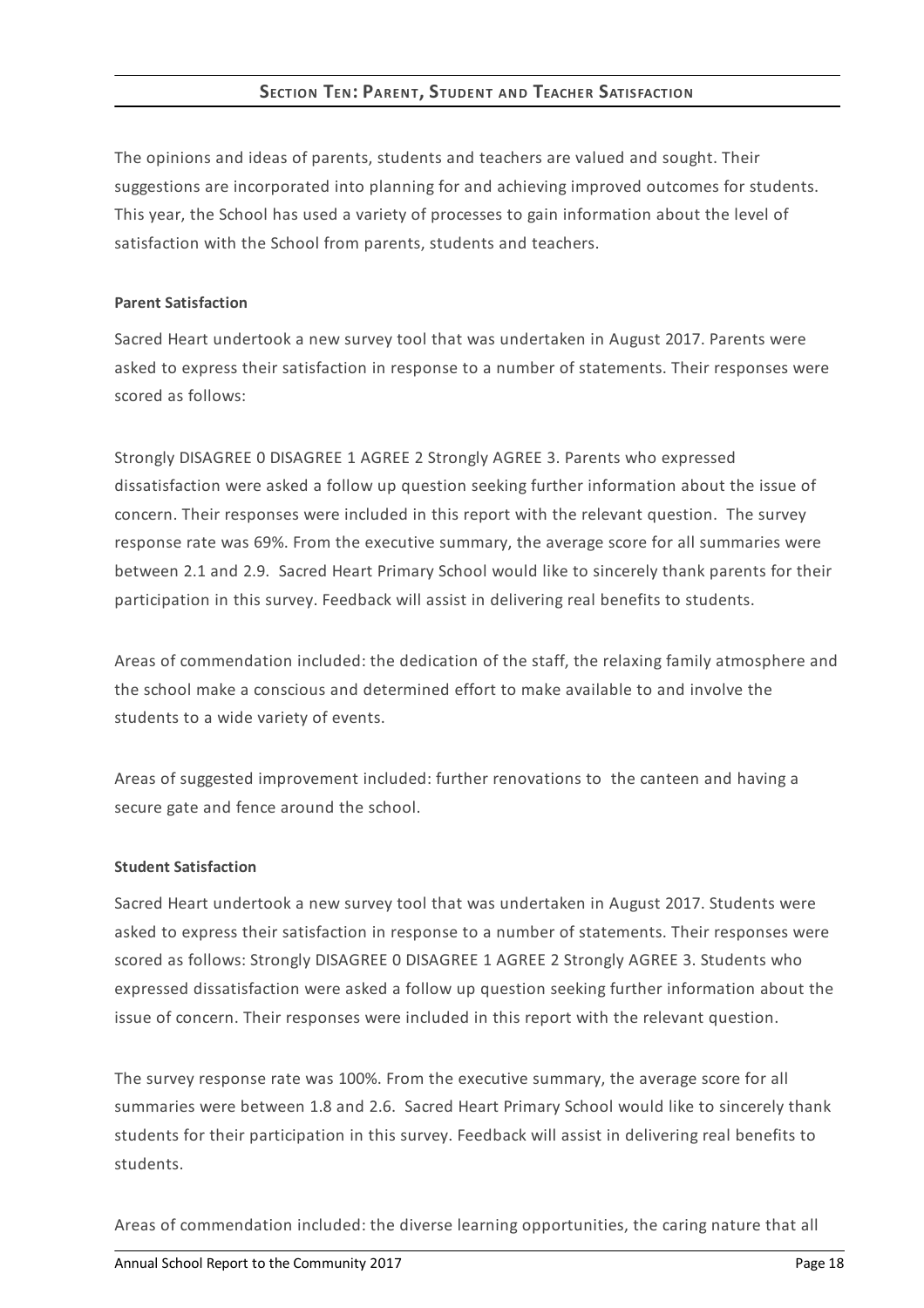school members have and the dedication of the teachers.

Areas of suggested improvement included: a wider variety of books in the library and more equipment to use during lunchtime

# **Teacher Satisfaction**

Sacred Heart undertook a new survey tool that was undertaken in August 2017. Staff were asked to express their satisfaction in response to a number of statements. Their responses were scored as follows: Strongly DISAGREE 0 DISAGREE 1 AGREE 2 Strongly AGREE 3. Staff who expressed dissatisfaction were asked a follow up question seeking further information about the issue of concern. Their responses were included in this report with the relevant question.

The survey response rate was 56%. From the executive summary, the average score for all summaries were between 1.9 and 3.0. Sacred Heart Primary School would like to sincerely thank students for their participation in this survey. Feedback will assist in delivering real benefits to students.

Areas of commendation included: it is a happy and friendly place to work where high expectations are set for students and the strong leadership of the school.

Areas of suggested improvement included: the general appearance of the school and also utilising the teacher's strengths further.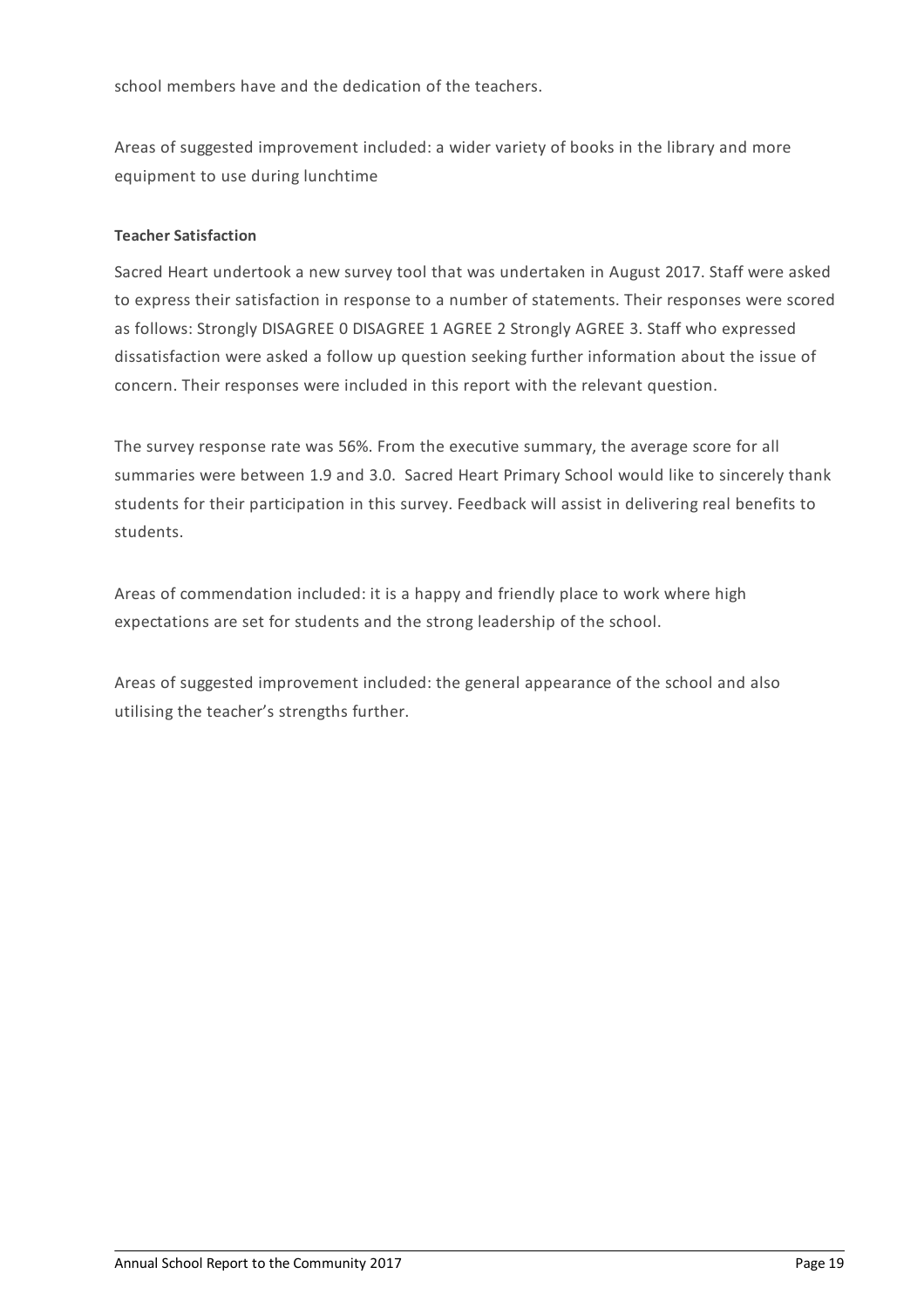# **SECTION ELEVEN: FIN AN CIAL STATEMEN T**



This School Financial Information is based on the detailed information provided to the Commonwealth Government in the Commonwealth Financial Questionnaire. School Financial Information for the 2017 year is detailed below:

| <b>RECURRENT and CAPITAL INCOME</b>        |           |  |
|--------------------------------------------|-----------|--|
| Commonwealth Recurrent Grants <sup>1</sup> | \$545,796 |  |
| Government Capital Grants <sup>2</sup>     | \$0       |  |
| State Recurrent Grants <sup>3</sup>        | \$159,478 |  |
| Fees and Private Income <sup>4</sup>       | \$78,511  |  |
| Other Capital Income <sup>5</sup>          | \$315     |  |
| <b>Total Income</b>                        | \$784,100 |  |

| <b>RECURRENT and CAPITAL EXPENDITURE</b>   |           |  |
|--------------------------------------------|-----------|--|
| Capital Expenditure <sup>6</sup>           | \$6,730   |  |
| Salaries and Related Expenses <sup>7</sup> | \$566,680 |  |
| Non-Salary Expenses <sup>8</sup>           | \$179,116 |  |
| <b>Total Expenditure</b>                   | \$752,526 |  |

#### **Notes**

- 1. Commonwealth Recurrent Grants includes recurrent per capita grants and special purpose grants.
- 2. Government Capital Grants includes all capital grants received from the Commonwealth and State Governments.